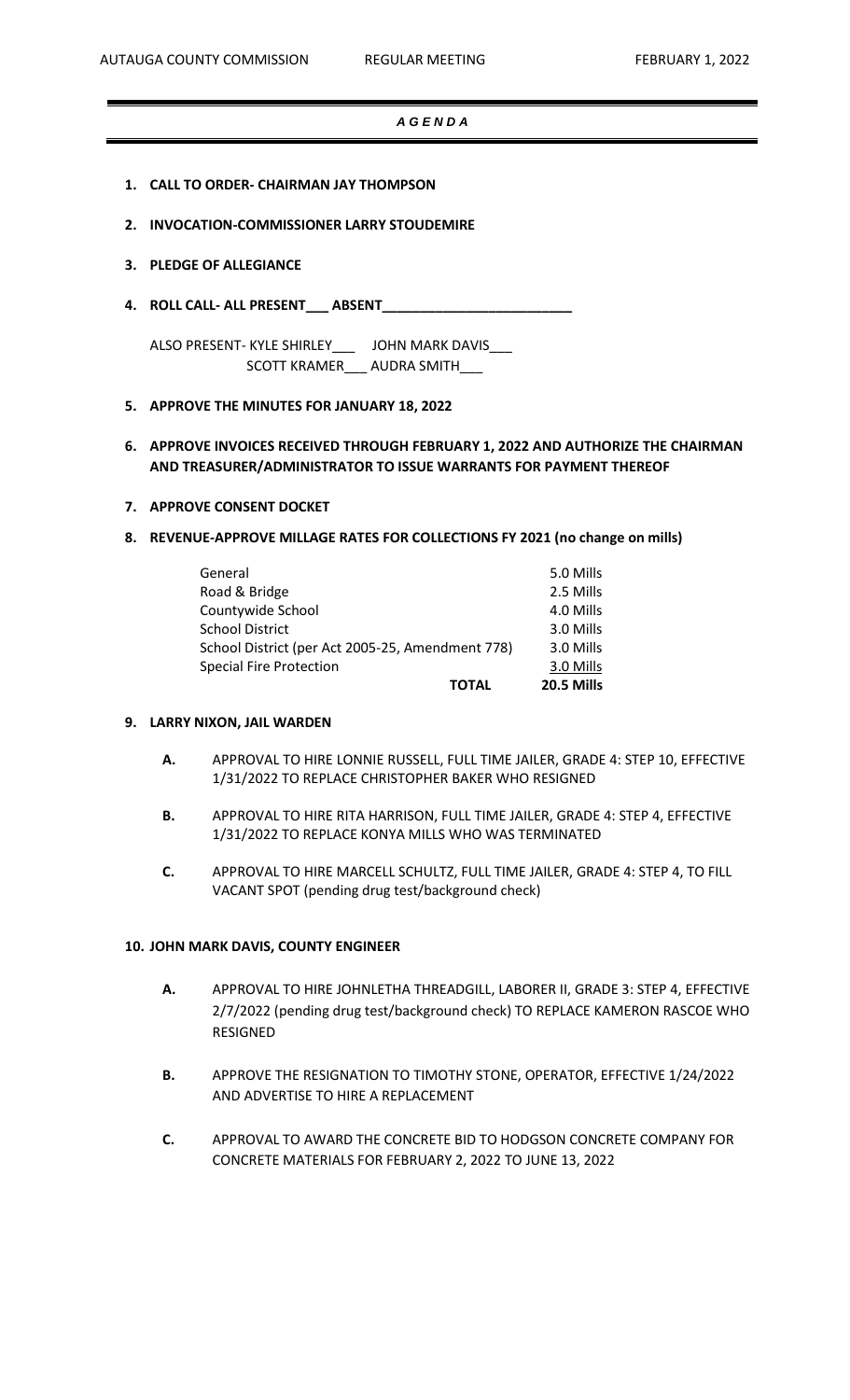# **11. JOHN PAUL O'DRISCOLL, SOLID WASTE OFFICER**

- **A.** AFFIRM DUTIES & TASK STATEMENTS OF THE SOLID WASTE OFFICER TO ENFORCE THE AUTAUGA COUNTY MANDATORY GARBAGE COLLECTION ORDINANCE (RESOLUTION #2007-05) UNDER THE SOLID WASTE DISPOSAL ACT §22-27-1, AS APPOINTED ON 2/20/2007
- **B.** REPORT ON VIOLATIONS BY WASTE MANAGEMENT REGARDING OVERDUE CREDITS FOR NO SERVICE (11/2/20-12/31/21) & BILLS TO EXEMPT CUSTOMERS
- **C.** DISCUSS PROPOSAL FOR TICKET BOOK OF CITATIONS FOR SOLID WASTE OFFICER

# **12. COMMENTS AND DISCUSSIONS**

**13. ADJOURN MEETING**